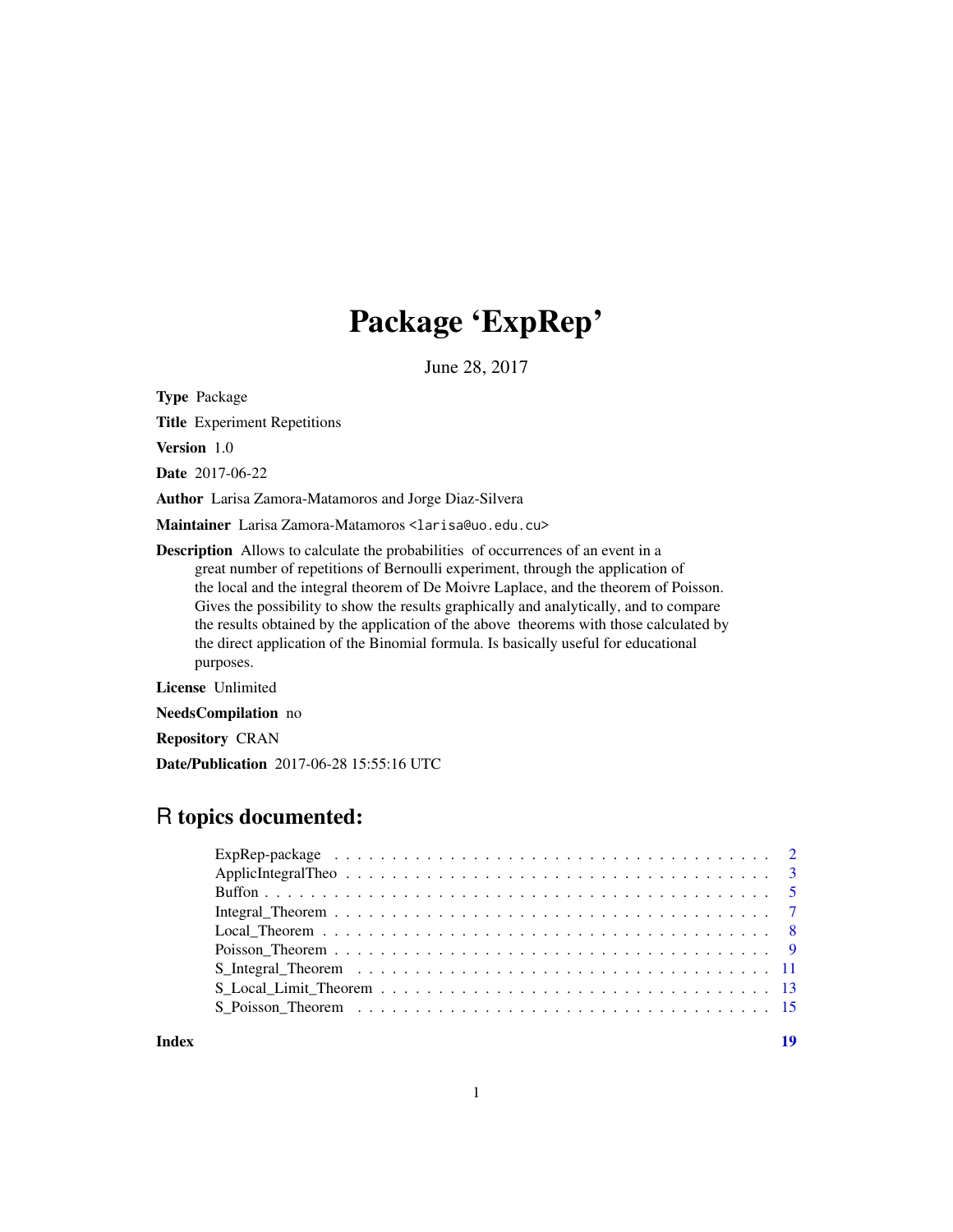<span id="page-1-0"></span>

## Description

The package ExpRep, which basically responds to educational purposes, allows to calculate the probabilities of occurrences of an event in a great number of repetitions of Bernoulli experiment, through the application of the local and the integral theorem of De Moivre Laplace, and the theorem of Poisson. It gives the possibility to show the results graphically and analytically, and to compare the results obtained by the application of the above theorems with those calculated by the direct application of the Binomial formula.

### Details

The DESCRIPTION file:

| Package: ExpRep    |                                                                                                                                 |
|--------------------|---------------------------------------------------------------------------------------------------------------------------------|
| Type:              | Package                                                                                                                         |
| Title:             | <b>Experiment Repetitions</b>                                                                                                   |
| Version: 1.0       |                                                                                                                                 |
|                    | Date: 2017-06-22                                                                                                                |
| Author:            | Larisa Zamora-Matamoros and Jorge Diaz-Silvera                                                                                  |
|                    | Maintainer: Larisa Zamora-Matamoros <larisa@uo.edu.cu></larisa@uo.edu.cu>                                                       |
|                    | Description: Allows to calculate the probabilities of occurrences of an event in a great number of repetitions of Bernoulli exp |
| License: Unlimited |                                                                                                                                 |

Index of help topics:

| Applications of the Integral Theorem of |
|-----------------------------------------|
| DeMoivre-Laplace.                       |
| Buffon                                  |
| Experiment Repetitions                  |
| Integral Theorem of DeMoivre-Laplace    |
| Local Theorem of DeMoivre-Laplace       |
| Poisson Theorem.                        |
| Simulations of the Integral Theorem of  |
| DeMoivre-Laplace.                       |
| Simulations of Local Theorem of         |
| DeMoivre-Laplace                        |
| Simulations of Poisson Theorem          |
|                                         |

#### Author(s)

Larisa Zamora-Matamoros and Jorge Diaz-Silvera Maintainer: Larisa Zamora-Matamoros <larisa@uo.edu.cu>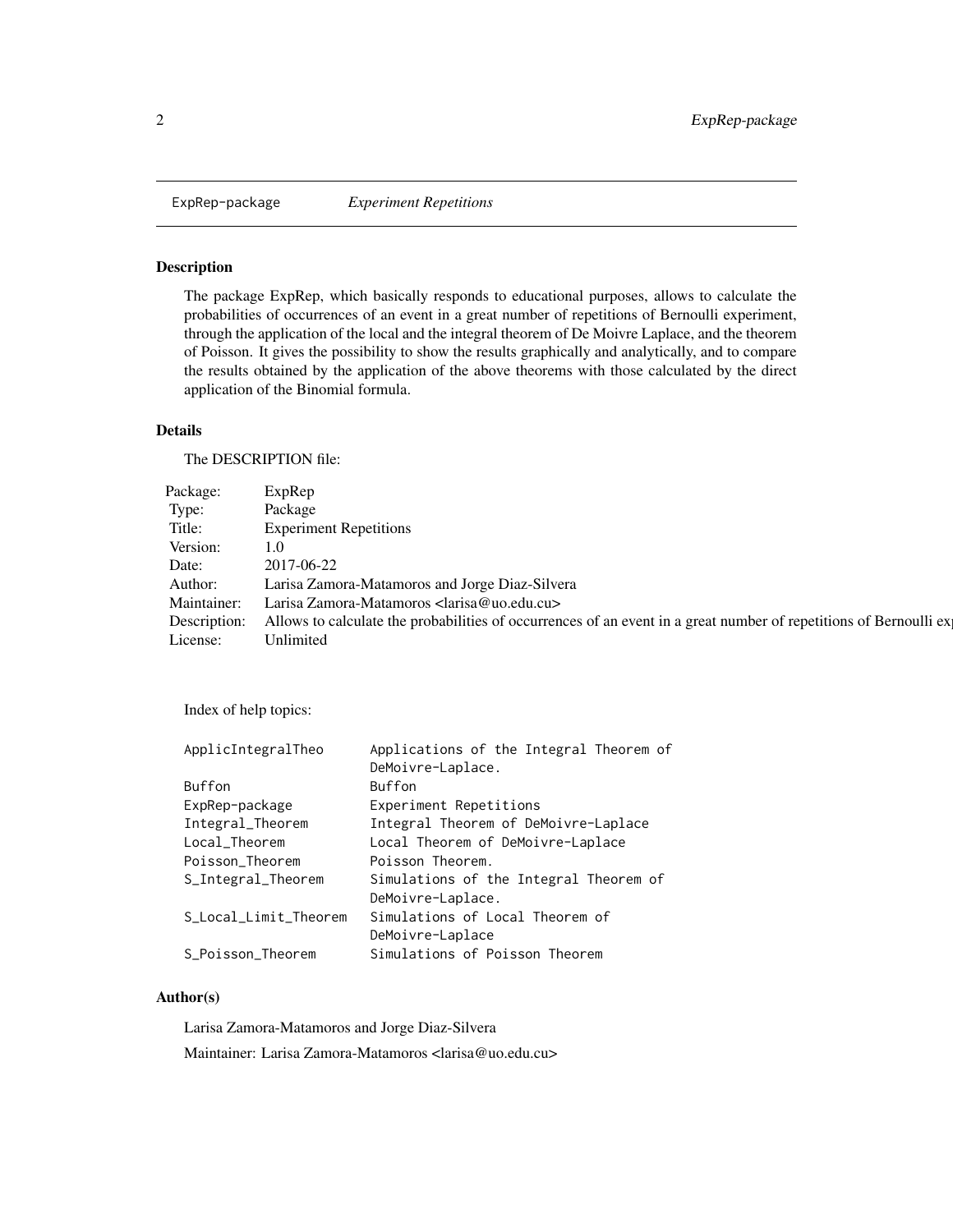## <span id="page-2-0"></span>ApplicIntegralTheo 3

#### References

Gnedenko, B. V. (1978). The Theory of Probability. Mir Publishers. Moscow.

#### Examples

```
ProbL<-Local_Theorem(n=100,m=50,p=0.02)
ProbL
ProbI<-Integral_Theorem(n=100,p=0.5,linf=0,lsup=50)
ProbI
ProbP<-Poisson_Theorem(n=100,m=50,p=0.002)
ProbP
beta<-ApplicIntegralTheo(Applic="beta",n=369,p=0.4,alpha=0.05)
beta
alpha<-ApplicIntegralTheo(Applic="alpha",n=369,p=0.4,beta=0.95)
alpha
n<-ApplicIntegralTheo(Applic="n",p=0.4,alpha=0.05,beta=0.95)
n
S_Local_Limit_Theorem(n = 170, p = 0.5, Compare = TRUE, Table = TRUE, Graph = TRUE,
     GraphE = TRUE)
S_Poisson_Theorem(n = 169, p = 0.002, Compare = TRUE, Table = TRUE, Graph = TRUE,
      GraphE = TRUE)
S_Integral_Theorem(n=100, p=0.5, linf = 0, lsup = 50, Compare = TRUE, Table = TRUE,
     Graph = TRUE, GraphE = TRUE)
Buffon(p = 0.5, width = 0.2, r = c(100, 500, 1000, 1500))
```
ApplicIntegralTheo *Applications of the Integral Theorem of DeMoivre-Laplace.*

#### **Description**

This function shows three applications of the integral theorem of DeMoivre-Laplace: 1. To estimate the probability (beta) that the frequency of occurrence of the successful event will deviate from the probability that this event will happen in any single Bernoulli experiment (p) in a quantity not bigger than alpha. 2. To calculate the least number of experiments that must be carried out (n). 3. To determine the boundary of possible variations between the frequency of occurrence of the successful event and the probability p (alpha).

#### Usage

```
ApplicIntegralTheo(Applic = "alpha", n = 10000, p = 0.5, alpha = 0.01, beta = 0.9)
```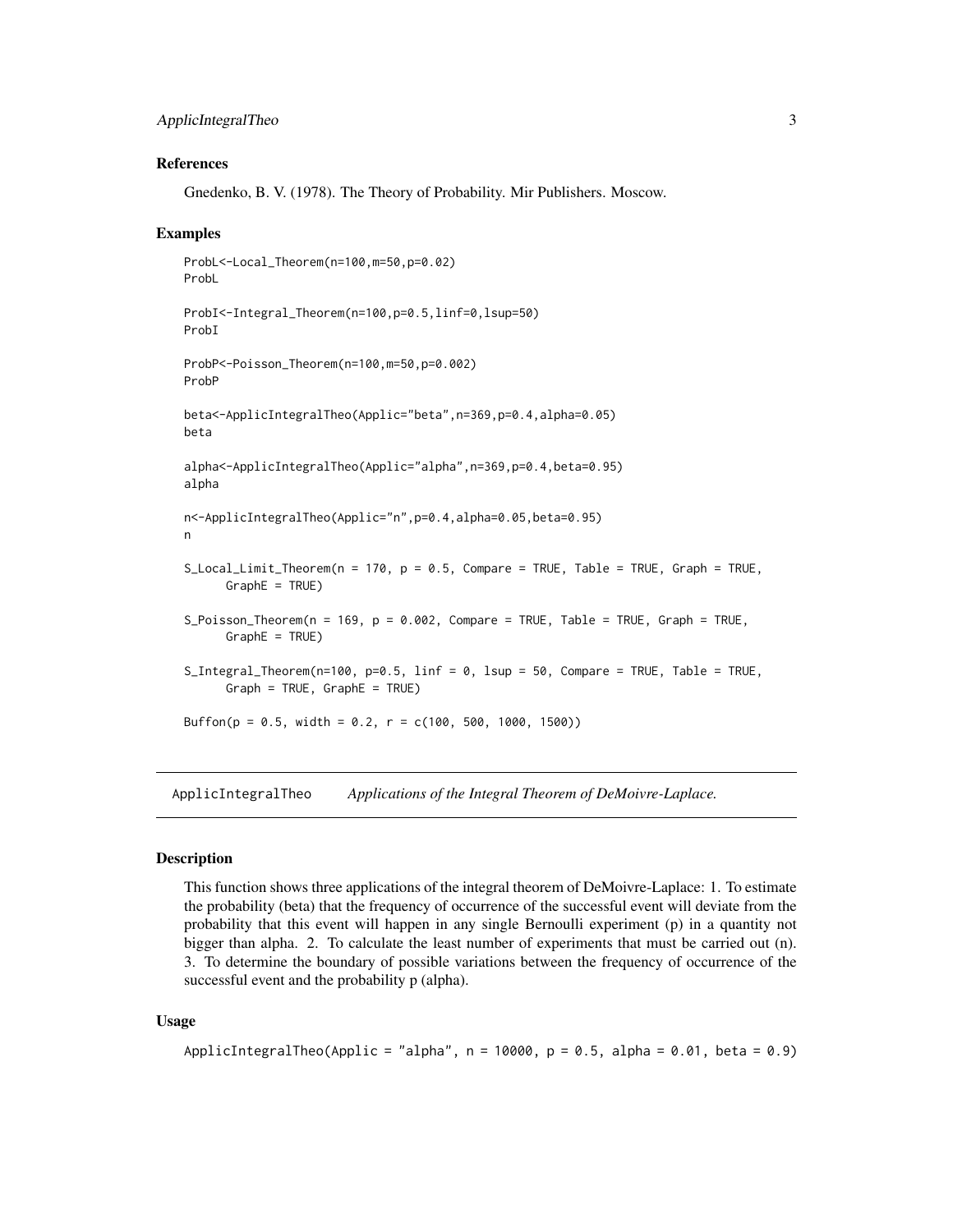## Arguments

| Applic | It indicates the calculation to be carried out: if "n", the function calculates the<br>number of repetitions, if "alpha", the function calculates the boundary of possi-<br>ble variations of abs(frequency-p) if "beta", the function calculates the probabil-<br>ity that the frequency of occurrence of the successful event will deviate from the<br>probability p by no more than alpha. |
|--------|-----------------------------------------------------------------------------------------------------------------------------------------------------------------------------------------------------------------------------------------------------------------------------------------------------------------------------------------------------------------------------------------------|
| n      | Number of repetitions of the Bernoulli trial.                                                                                                                                                                                                                                                                                                                                                 |
| p      | Probability that a successful event happens in any single Bernoulli trial (called<br>the probability of success).                                                                                                                                                                                                                                                                             |
| alpha  | The boundary of possible variations of abs (frequency-p).                                                                                                                                                                                                                                                                                                                                     |
| beta   | Probability that the frequency of occurrence of the successful event will deviate<br>from the probability p by no more than alpha.                                                                                                                                                                                                                                                            |

## Value

Numeric value representing the values of n, alpha or beta according to the value that the parameter "Applic" takes ("n", "alpha" or "beta").

## Note

Department of Mathematics. University of Oriente. Cuba.

## Author(s)

Larisa Zamora and Jorge Diaz

#### References

Gnedenko, B. V. (1978). The Theory of Probability. Mir Publishers. Moscow.

## See Also

Integral\_Theorem.

```
beta<-ApplicIntegralTheo(Applic="beta",n=369,p=0.4,alpha=0.05)
beta
alpha<-ApplicIntegralTheo(Applic="alpha",n=369,p=0.4,beta=0.95)
alpha
n<-ApplicIntegralTheo(Applic="n",p=0.4,alpha=0.05,beta=0.95)
n
## The function is currently defined as
function (Applic = "alpha", n = 10000, p = 0.5, alpha = 0.01,
   beta = 0.9{
```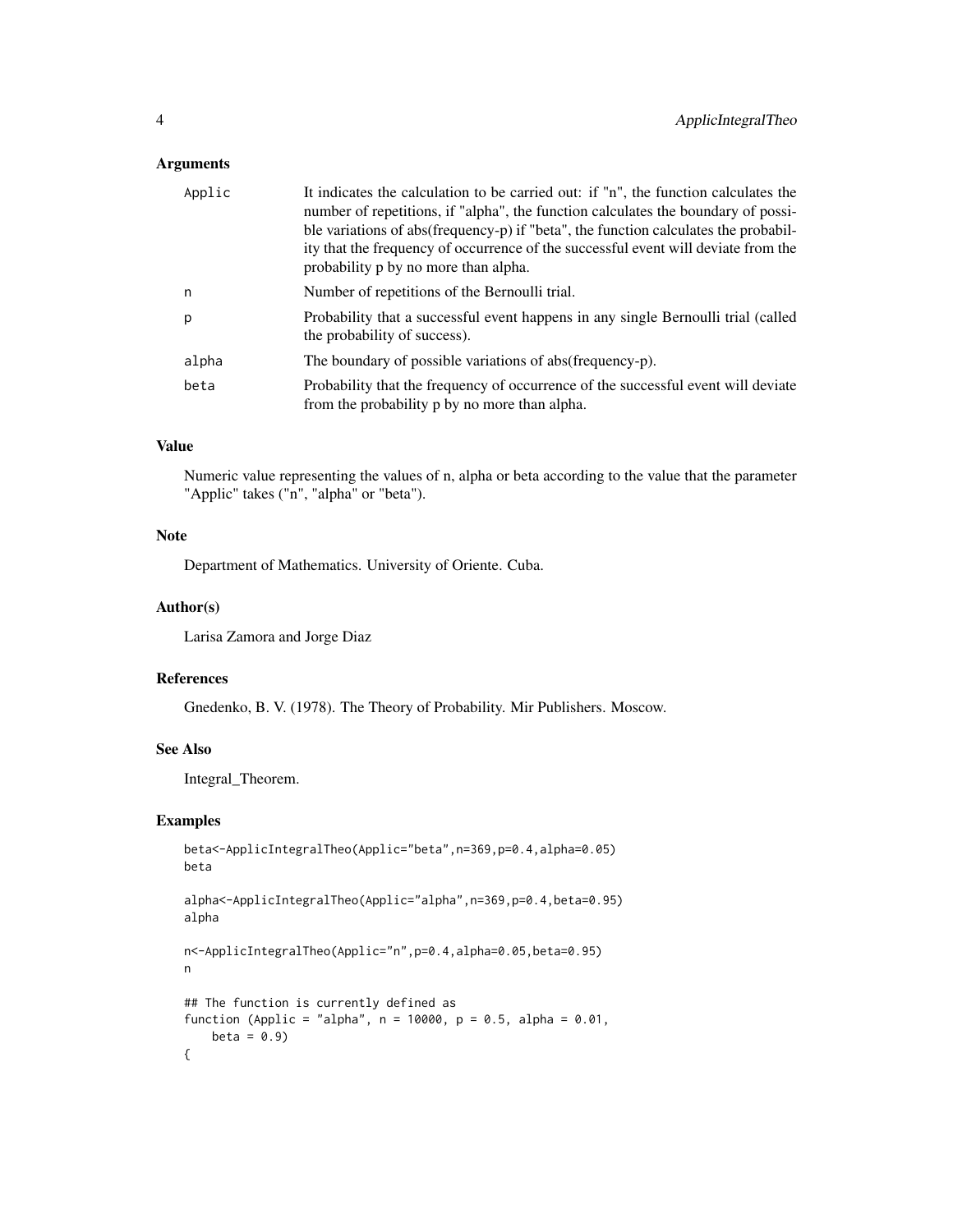#### <span id="page-4-0"></span>**Buffon** 5 5

```
Alpha <- function(n, p, beta) {
      a \leftarrow (beta + 1)/2alpha <- ((p * (1 - p)/n)^0.5) * qnorm(a)
      return(alpha)
  }
 Beta <- function(n, p, alpha) {
      b <- alpha * (n/(p * (1 - p)))^0.5
      beta \leq 2 \star pnorm(b) - 1
      return(beta)
  }
  Repetitions <- function(p, alpha, beta) {
      a \leftarrow (beta + 1)/2n \leftarrow (p * (1 - p) * ((qnorm(a)/alpha)^2))(1)%/%1 + 1
      return(n)
  }
  options(digits = 17)
  value <- switch(Applic, alpha = Alpha(n, p, beta), beta = Beta(n,
      p, alpha), n = Repetitions(p, alpha, beta))
 return(value)
}
```
Buffon *Buffon*

#### Description

Simulations of the experiment of Buffon.

#### Usage

Buffon( $p = 0.5$ , width = 0.2,  $r = c(100, 500, 1000, 1500)$ )

#### Arguments

| p     | Probability of occurrence of some event.                                                                     |
|-------|--------------------------------------------------------------------------------------------------------------|
| width | Width of the band where the probabilities are represented.                                                   |
| r     | Array of four values, representing the numbers of repetitions of the experiment<br>that will be carried out. |

### Value

Four graphics, each one is the simulation of the experiment of Buffon for the number of repetitions contained in the array r.

## Note

Department of Mathematics. University of Oriente. Cuba.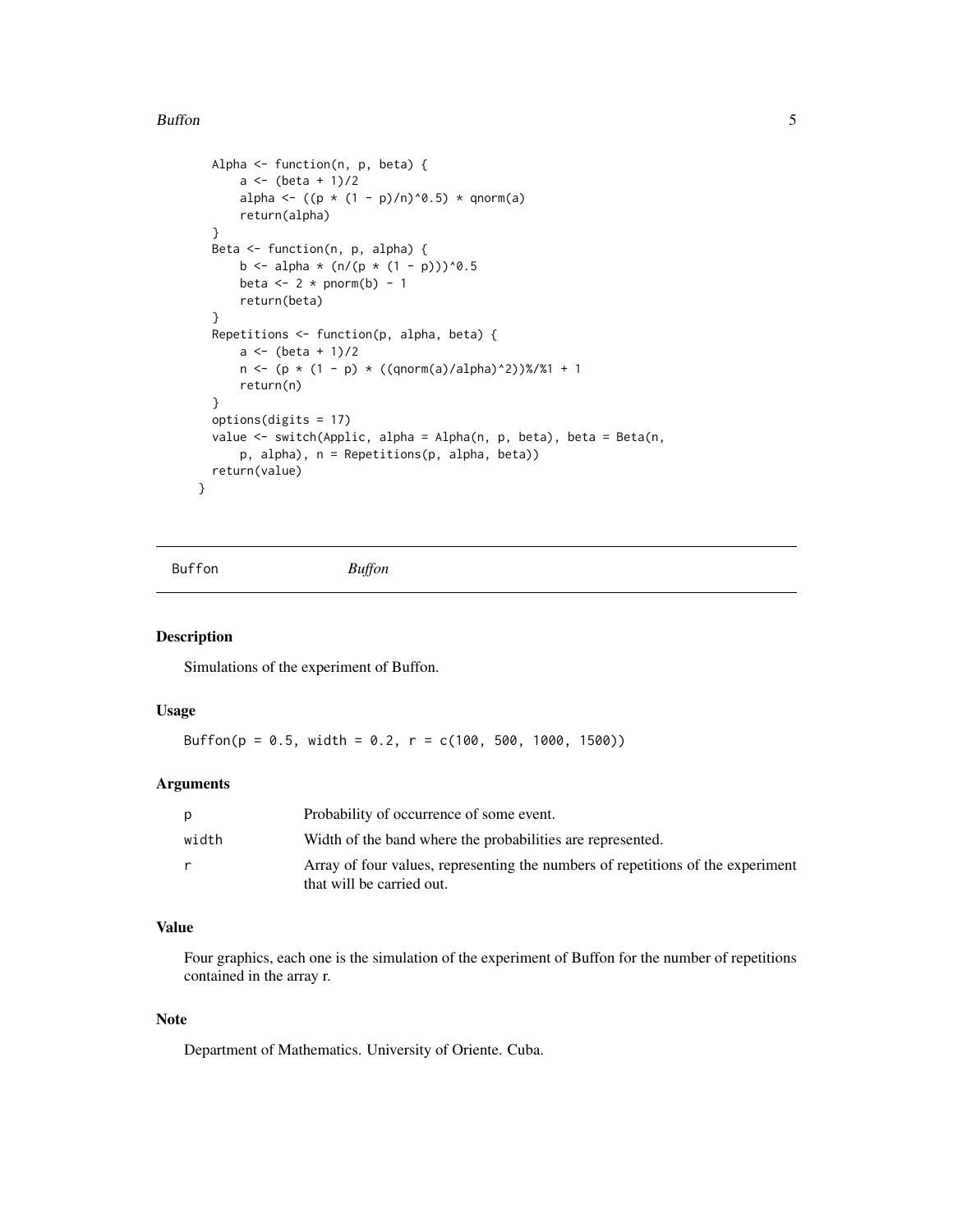#### Author(s)

Larisa Zamora and Jorge Diaz

#### References

Gnedenko, B. V. (1978). The Theory of Probability. Mir Publishers. Moscow.

## Examples

{

```
Buffon(p = 0.5, width = 0.2, r = c(100, 500, 1000, 1500))## The function is currently defined as
function (p = 0.5, width = 0.2, r = c(100, 500, 1000, 1500))
    Position <- function(k, colum) {
        PE <- k%/%colum
        Resto <- k%%colum
        if (Resto == 0) {
             fila <- PE
             columna <- colum
        }
        else {
             fila \leftarrow PE + 1
             columna <- Resto
        }
        Position <- list(fila, columna)
        return(Position)
    }
    nf \leq \text{layout}(\text{matrix}(c(1, 2, 3, 4), 2, 2, \text{byrow} = \text{TRUE}), \text{TRUE})k < - \emptyset1a \leftarrow p - width1b \leq p + widthif (la < 0)
        1a \leftarrow 0if (lb > 1)1b \leq -1for (j in 1:4) {
        k \le -k + 1Probcara <- array(0, dim = r[j])
        for (i in 1:r[j]) {
             binomial \leq rbinom(i, 1, p)
             cara <- length(binomial[binomial == 1])
             Probcara[i] <- cara/i
        }
        P <- Position(k, 2)
        fila <- P[[1]]
        colum <- P[[2]]
        mfg <- c(fila, colum, 2, 2)
        a <- as.character(r[j])
        plot(Probcara, type = "p", main = paste0("n=", a), xlab = "Repetitions",
             ylab = "Probability", font.main = 3, col = "blue",
             ylim = c(la, lb)
```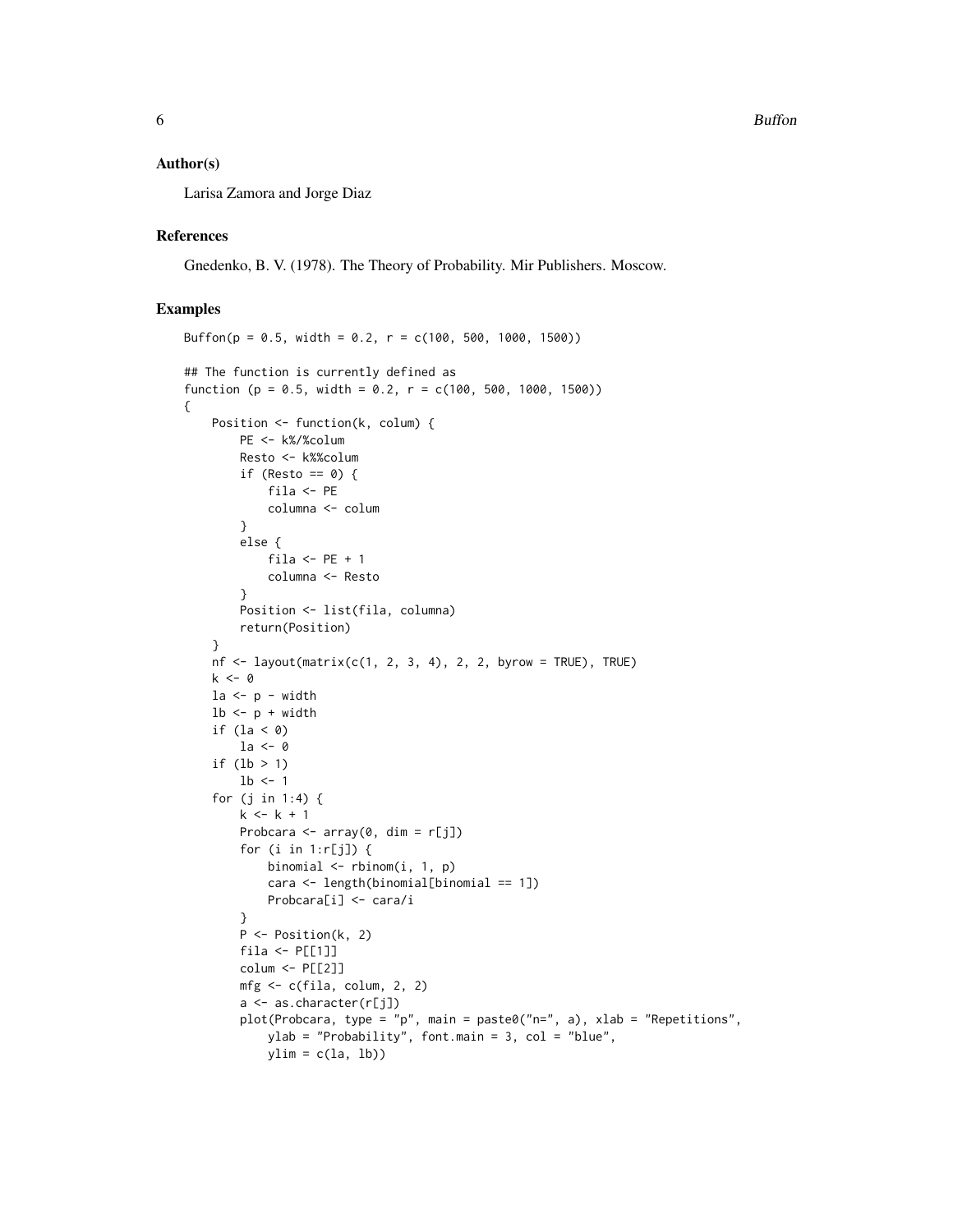```
abline(h = p, col = "red", lty = 1, lwd = 2)}
}
```
Integral\_Theorem *Integral Theorem of DeMoivre-Laplace*

#### Description

Given n Bernoulli experiments, with success probability p, this function calculates the probability that a successful event occurs between linf and lsup times.

## Usage

Integral\_Theorem(n = 100,  $p = 0.5$ , linf = 0, lsup = 50)

## Arguments

| n    | An integer value representing the number of repetitions of the Bernoulli experi-<br>ment.                                                        |
|------|--------------------------------------------------------------------------------------------------------------------------------------------------|
| p    | A real value with the probability that a successful event will happen in any single<br>Bernoulli experiment (called the probability of success). |
| linf | An integer value representing the minimum number of times that the successful<br>event should happen.                                            |
| lsup | An integer value representing the maximum number of times that the successful<br>event should happen.                                            |

#### Details

Bernoulli experiments are sequences of events, in which successive experiments are independent and at each experiment the probability of appearance of a "successful" event (p) remains constant. The value of n must be high and the value of p must be small. It is necessary that linf < lsup.

## Value

A real value representing the approximate probability that a successful event occurs between linf and lsup times, in n repetitions of a Bernoulli experiment.

## Note

Department of Mathematics. University of Oriente. Cuba.

## Author(s)

Larisa Zamora and Jorge Diaz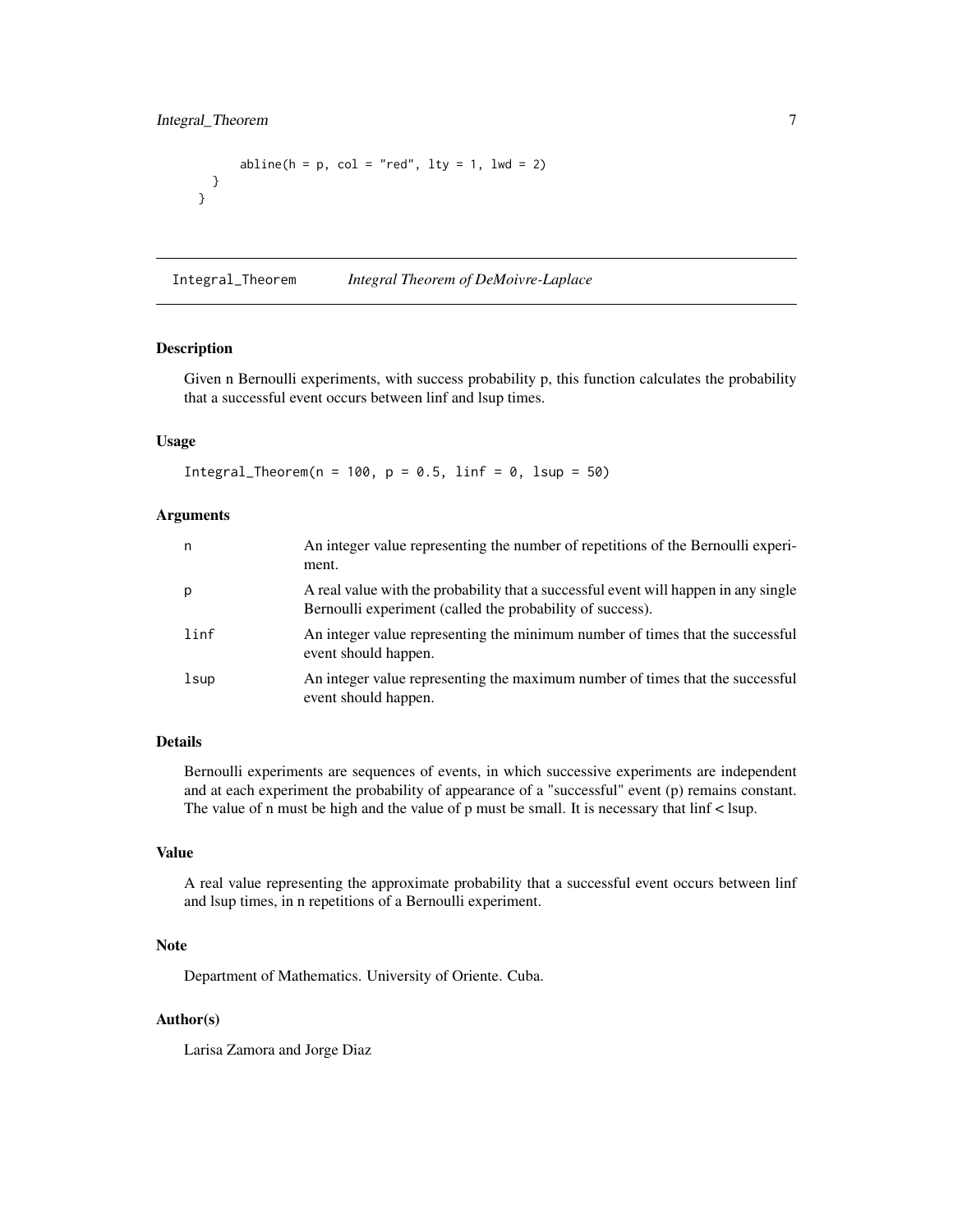#### <span id="page-7-0"></span>References

Gnedenko, B. V. (1978). The Theory of Probability. Mir Publishers. Moscow.

#### See Also

Poisson\_Theorem, Local\_Theorem.

## Examples

```
Prob<-Integral_Theorem(n=100,p=0.5,linf=0,lsup=50)
Prob
## The function is currently defined as
function (n = 100, p = 0.5, linf = 0, lsup = 50)
{
   A <- (linf - n * p)/sqrt(n * p * (1 - p))
   B <- (lsup - n * p)/sqrt(n * p * (1 - p))
   P \leftarrow pnorm(B) - pnorm(A)return(P)
 }
```
Local\_Theorem *Local Theorem of DeMoivre-Laplace*

#### Description

Given n Bernoulli experiments, with success probability p, this function calculates the approximate probability that a successful event occurs exactly m times.

## Usage

Local\_Theorem(n, m, p)

## Arguments

|   | An integer value representing the number of repetitions of the Bernoulli experi-<br>ment.                                                        |
|---|--------------------------------------------------------------------------------------------------------------------------------------------------|
| m | An integer value representing the number of times that a successful event occurs<br>in the n repetitions of the Bernoulli experiment.            |
| p | A real value with the probability that a successful event will happen in any single<br>Bernoulli experiment (called the probability of success). |

## Details

Bernoulli experiments are sequences of events, in which successive experiments are independent and at each experiment the probability of appearance of a "successful" event (p) remains constant. The value of n must be high and the value of p must be small.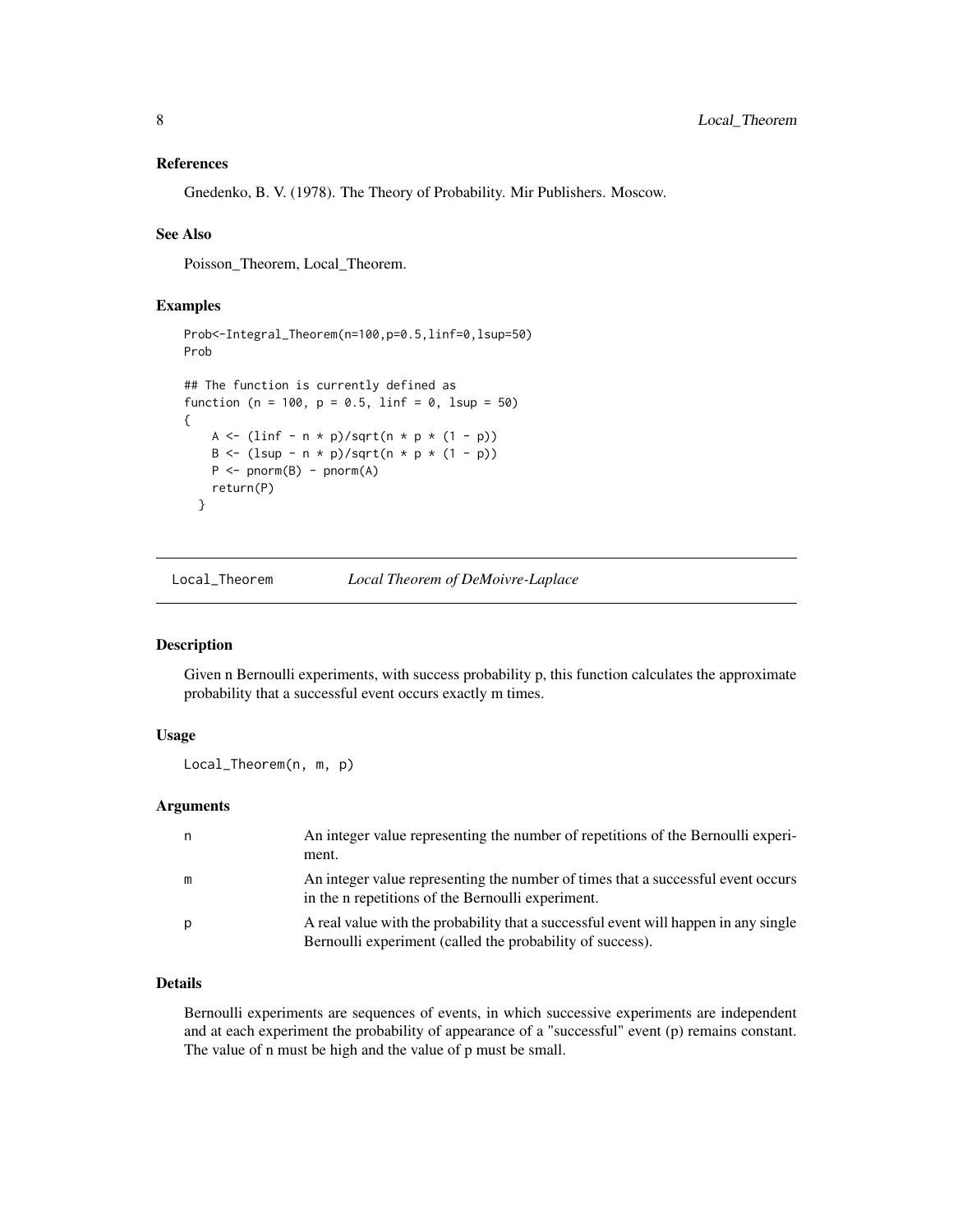## <span id="page-8-0"></span>Poisson\_Theorem 9

## Value

A real value representing the approximate probability that a successful event occurs exactly m times in n repetitions of a Bernoulli experiment.

## Note

Department of Mathematics. University of Oriente. Cuba.

## Author(s)

Larisa Zamora and Jorge Diaz

## References

Gnedenko, B. V. (1978). The Theory of Probability. Mir Publishers. Moscow.

## See Also

Integral\_Theorem, Poisson\_Theorem.

#### Examples

```
Prob<-Local_Theorem(n=100,m=50,p=0.02)
Prob
## The function is currently defined as
function (n, m, p)
{
    a \leq -n * pb \le sqrt(a * (1 - p))
    x < - (m - a)/bP \le - dnorm(x, 0, 1)/breturn(P)
  }
```
Poisson\_Theorem *Poisson Theorem.*

#### Description

Given n Bernoulli experiments, with success probability p (p small), this function calculates the approximate probability that a successful event occurs exactly m times.

#### Usage

Poisson\_Theorem(n, m, p)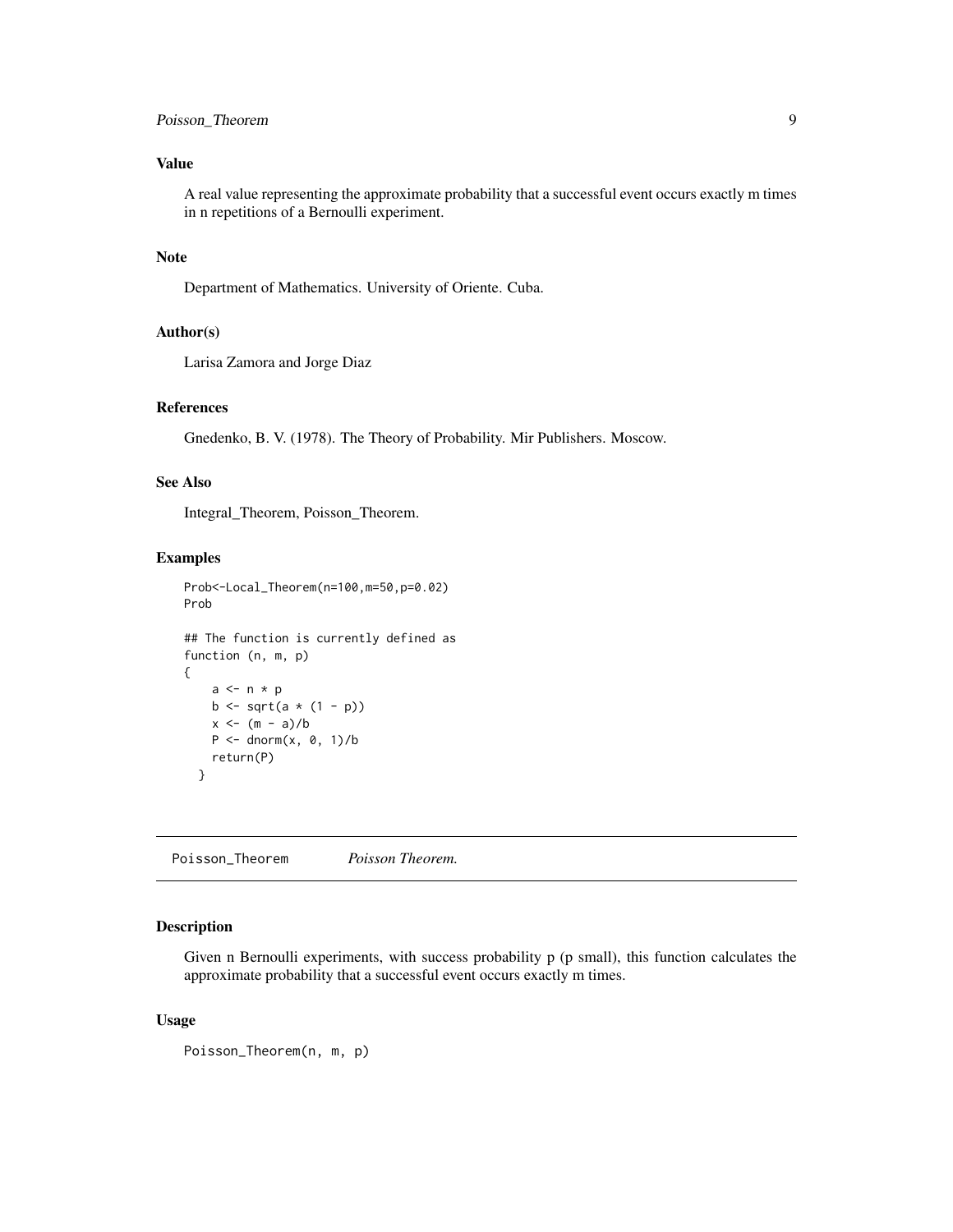#### Arguments

| n | An integer value representing the number of repetitions of the Bernoulli experi-<br>ment.                                                        |
|---|--------------------------------------------------------------------------------------------------------------------------------------------------|
| m | An integer value representing the number of times that a successful event occurs<br>in the n repetitions of the Bernoulli experiment.            |
| p | A real value with the probability that a successful event will happen in any single<br>Bernoulli experiment (called the probability of success). |

## Details

Bernoulli experiments are sequences of events, in which successive experiments are independent and at each experiment the probability of appearance of a "successful" event (p) remains constant. The value of n must be high and the value of p must be very small.

## Value

A numerical value representing the approximate probability that a successful event occurs exactly m times.

## Note

Department of Mathematics. University of Oriente. Cuba.

#### Author(s)

Larisa Zamora and Jorge Diaz

## References

Gnedenko, B. V. (1978). The Theory of Probability. Mir Publishers. Moscow.

## See Also

Integral\_Theorem, Local\_Theorem.

```
Prob<-Poisson_Theorem(n=100,m=50,p=0.002)
Prob
## The function is currently defined as
function (n, m, p)
{
   landa <- n * p
   P <- dpois(m, landa)
    return(P)
  }
```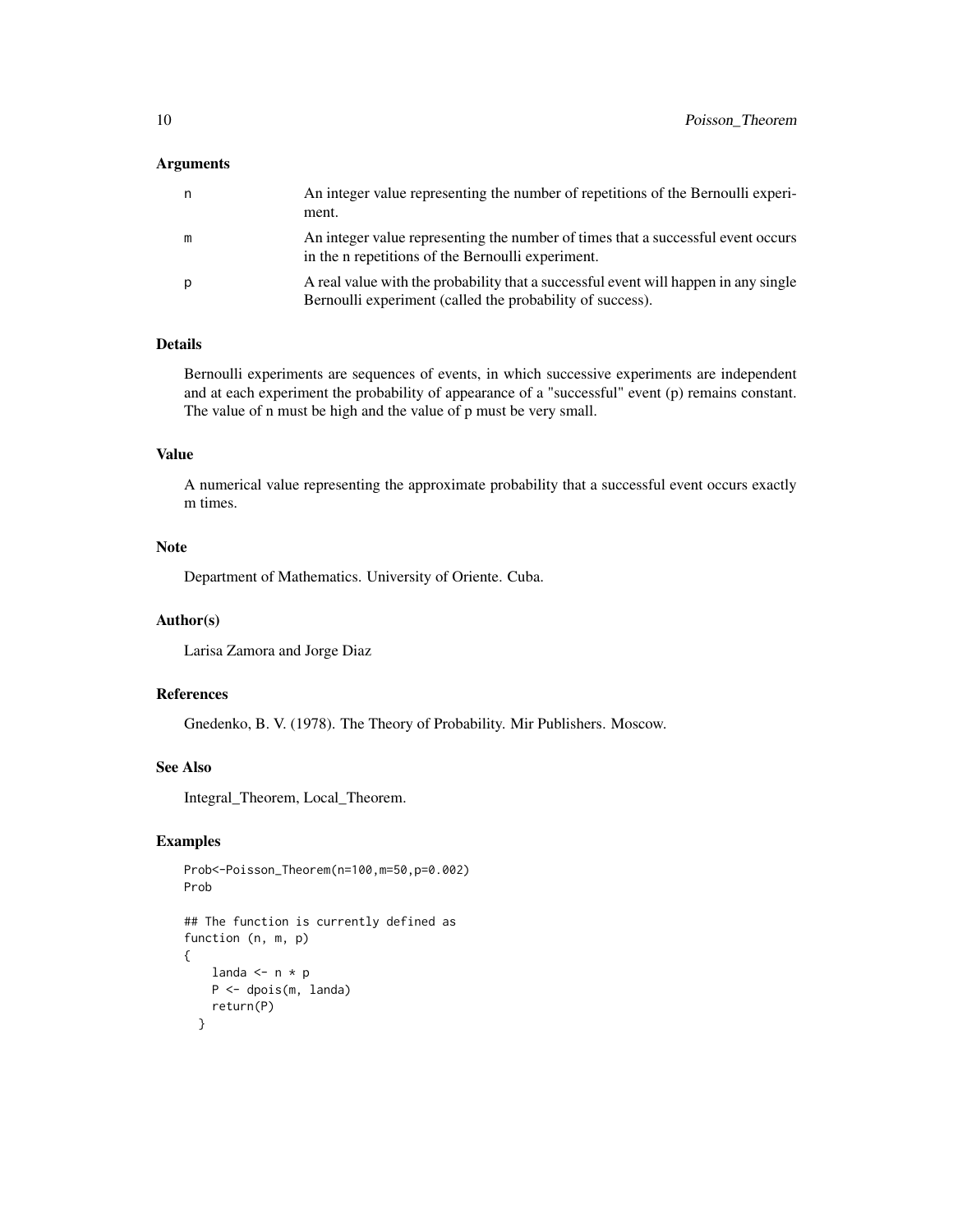<span id="page-10-0"></span>S\_Integral\_Theorem *Simulations of the Integral Theorem of DeMoivre-Laplace.*

## Description

Given n Bernoulli experiments with success probability p, this function calculates and plots the exact probability and the approximate probability that a successful event occurs between linf+i  $(0 \le i \le l$ sup-linf-1) and lsup times. It also calculates the difference between these probabilities and shows all the computations in a table.

#### Usage

```
S_Integral_Theorem(n = 200, p = 0.5, linf = 0, lsup = 100, Compare = TRUE,
    Table = TRUE, Graph = TRUE, GraphE = TRUE
```
#### Arguments

| n       | An integer vector with the numbers of repetitions of the Bernoulli experiment.                                                                                                     |
|---------|------------------------------------------------------------------------------------------------------------------------------------------------------------------------------------|
| p       | A real value with the probability that a successful event will happen in any single<br>Bernoulli experiment (called the probability of success).                                   |
| linf    | An integer vector, of the same length than n, with the minimum numbers of<br>times that the successful event should happen.                                                        |
| lsup    | An integer vector, of the same length than n, with the maximum numbers of<br>times that the successful event should happen.                                                        |
| Compare | A logical value, if TRUE the function calculates both the exact probability and<br>the approximate probability that a successful event occurs and compares these<br>probabilities. |
| Table   | A logical value, if TRUE the function shows a table with the carried out compu-<br>tations.                                                                                        |
| Graph   | A logical value, if TRUE the function plots both the exact probability and the<br>approximate probability that a successful event occurs.                                          |
| GraphE  | A logical value, if TRUE the function shows the graphic of the errors in the<br>approximation.                                                                                     |

## Details

Bernoulli experiments are sequences of events, in which successive experiments are independent and at each experiment the probability of appearance of a "successful" event (p) remains constant. It is necessary that linf < lsup.

## Value

A graph and/or a table.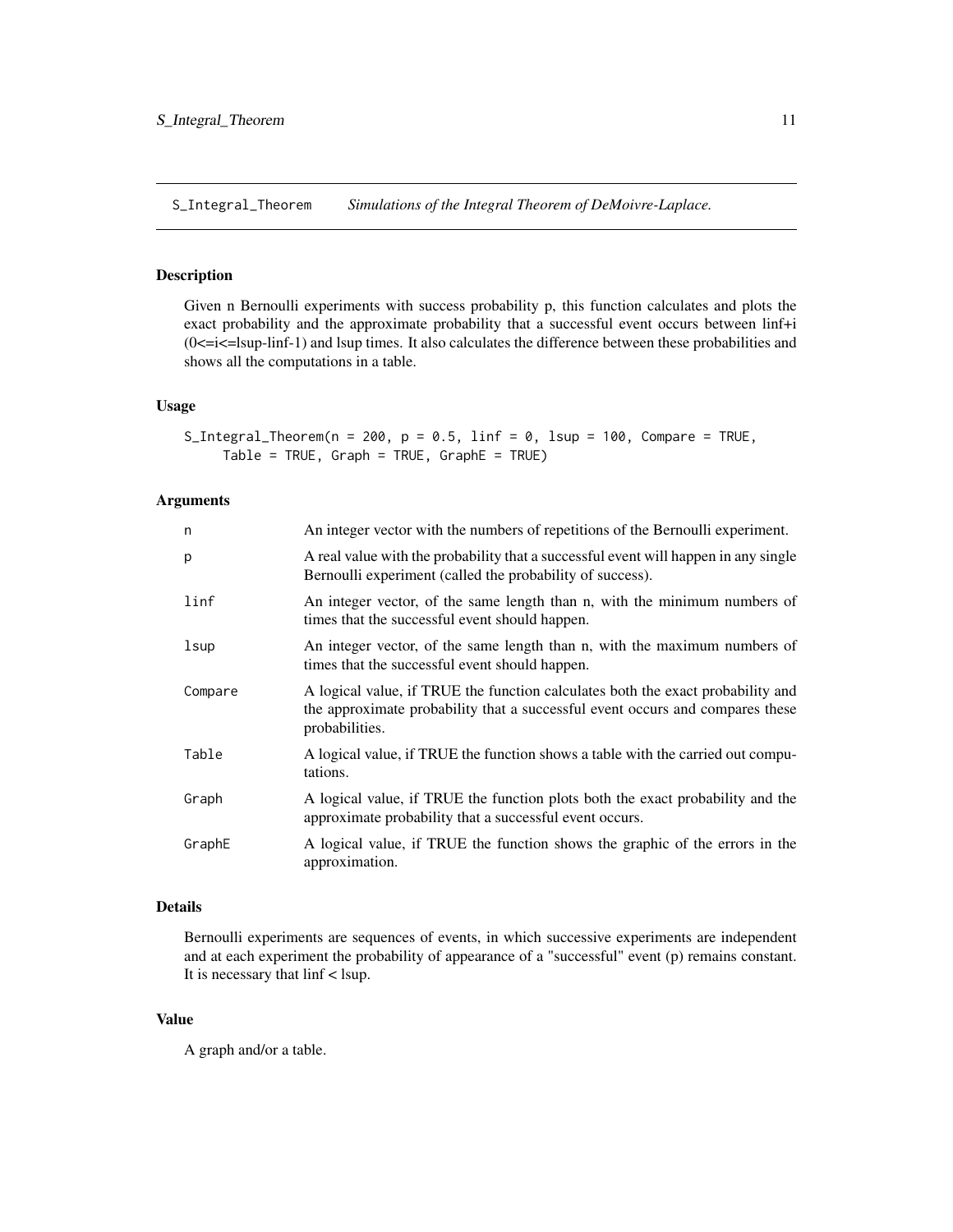## Note

Department of Mathematics. University of Oriente. Cuba.

#### Author(s)

Larisa Zamora and Jorge Diaz

### References

Gnedenko, B. V. (1978). The Theory of Probability. Mir Publishers. Moscow.

## See Also

Integral\_Theorem, Local\_Theorem.

```
S_Integral_Theorem (n = 200, p = 0.5, linf = 0, lsup = 100, Compare = TRUE, Table = TRUE,
   Graph = TRUE, GraphE = TRUE)
## The function is currently defined as
function (n = 200, p = 0.5, linf = 0, lsup = 100, Compare = TRUE,
    Table = TRUE, Graph = TRUE, GraphE = TRUE)
 { Integral_Theorem <- function(n = 100, p = 0.5, linf = 0,
       lsup = 50 {
       A <- (linf - n * p)/sqrt(n * p * (1 - p))
       B <- (lsup - n * p)/sqrt(n * p * (1 - p))
       P \le - pnorm(B) - pnorm(A)return(P)
    }
   layout(matrix(1))
   PNormal <- numeric()
   Dif <- numeric()
   PBin <- numeric()
   k \leq 1sup - linf - 1
   PNormal[1] <- Integral_Theorem(n, p, linf, lsup)
   PBin[1] <- 0
   for (j in linf:lsup) PBin[1] < -PBin[1] + dbinom(j, n, p)Dif[1] <- abs(PBin[1] - PNormal[1])
    for (i in 1:k) {
       linf_i <- linf + i
        PNormal[i + 1] <- Integral_Theorem(n, p, linf_i, lsup)
        if (Compare == TRUE) {
            PBin[i + 1] <- 0
            for (j in linf_i:lsup) PBin[i + 1] <- PBin[i + 1] +
                dbinom(j, n, p)
            Diff[i + 1] \leftarrow abs(PBin[i + 1] - PNormal[i + 1])}
    }
    if (Graph == TRUE & GraphE == TRUE) {
       layout(maxrix(c(1, 1, 2, 2), 2, 2, byrow = TRUE))}
```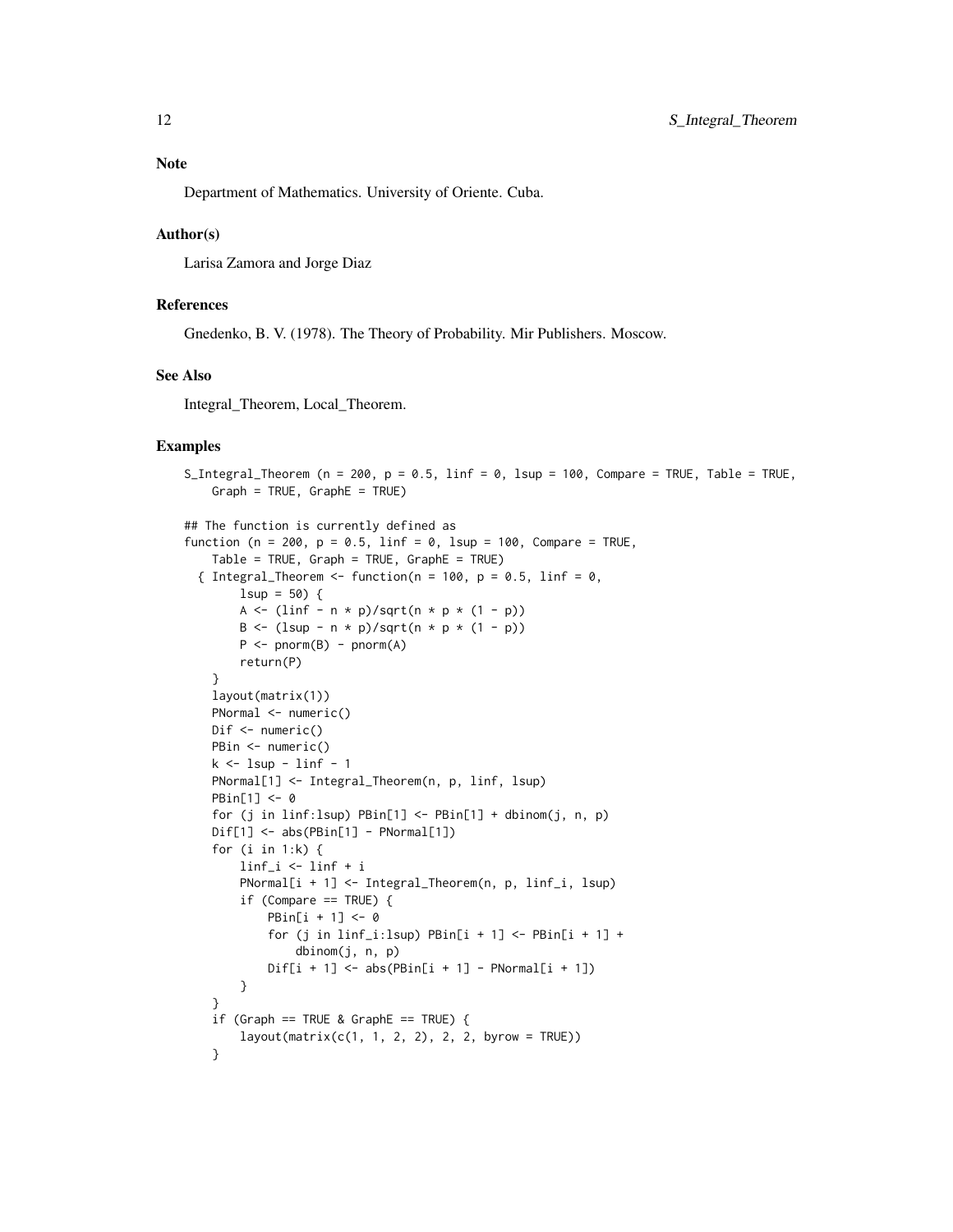```
if (Graph == TRUE) {
      ymini <- min(PNormal[k + 1], PBin[k + 1]) - 0.05
      ymaxi <- max(PNormal[1], PBin[1]) + 0.05
      mfg \leq c(1, 1, 2, 2)plot(PNormal, ylim = c(ymini, ymaxi), type = "l", main = "The Integral Limit Theorem",
          xlab = "k (linf<=k<=lsup)", ylab = "Probability",
          col = "red")mtext("Integral Theorem", line = -1, side = 1, adj = 1,
          col = "red")if (Compare == TRUE) {
          points(PBin, type = "p", col = "blue")
          mtext("Binomial Probability", line = -2, side = 1,
              adj = 1, col = "blue")}
  }
  if (GraphE == TRUE) { }mfg \leftarrow c(2, 1, 2, 2)dmini <- min(Dif) - 0.01
      dmaxi \leq max(Dif) + 0.01
      plot(Dif, ylim = c(dmini, dmaxi), type = "b", main = "Errors",
          xlab = "m", ylab = "Errors", col = "green")
      abline(a = 0, b = 0, col = "red")}
  if (Table == TRUE) {
      Ak \leq array(1:(k + 1))
      if (Compare == TRUE)
          TablaR <- data.frame(k = Ak, PBinomial = PBin, T_Integral = PNormal,
              Difference = Dif)
      else TablaR <- data.frame(K = Ak, T_Integral = PNormal)
      TablaR
 }
}
```
S\_Local\_Limit\_Theorem *Simulations of Local Theorem of DeMoivre-Laplace*

## **Description**

Given n Bernoulli experiments, with success probability p, this function calculates and plots the exact probability and the approximate probability that a successful event occurs exactly m times  $(0\le m\le n)$ . It also calculates the difference between these probabilities and shows all the computations in a table.

#### Usage

```
S_Local_Limit_Theorem(n = 170, p = 0.5, Compare = TRUE, Table = TRUE,
     Graph = TRUE, GraphE = TRUE)
```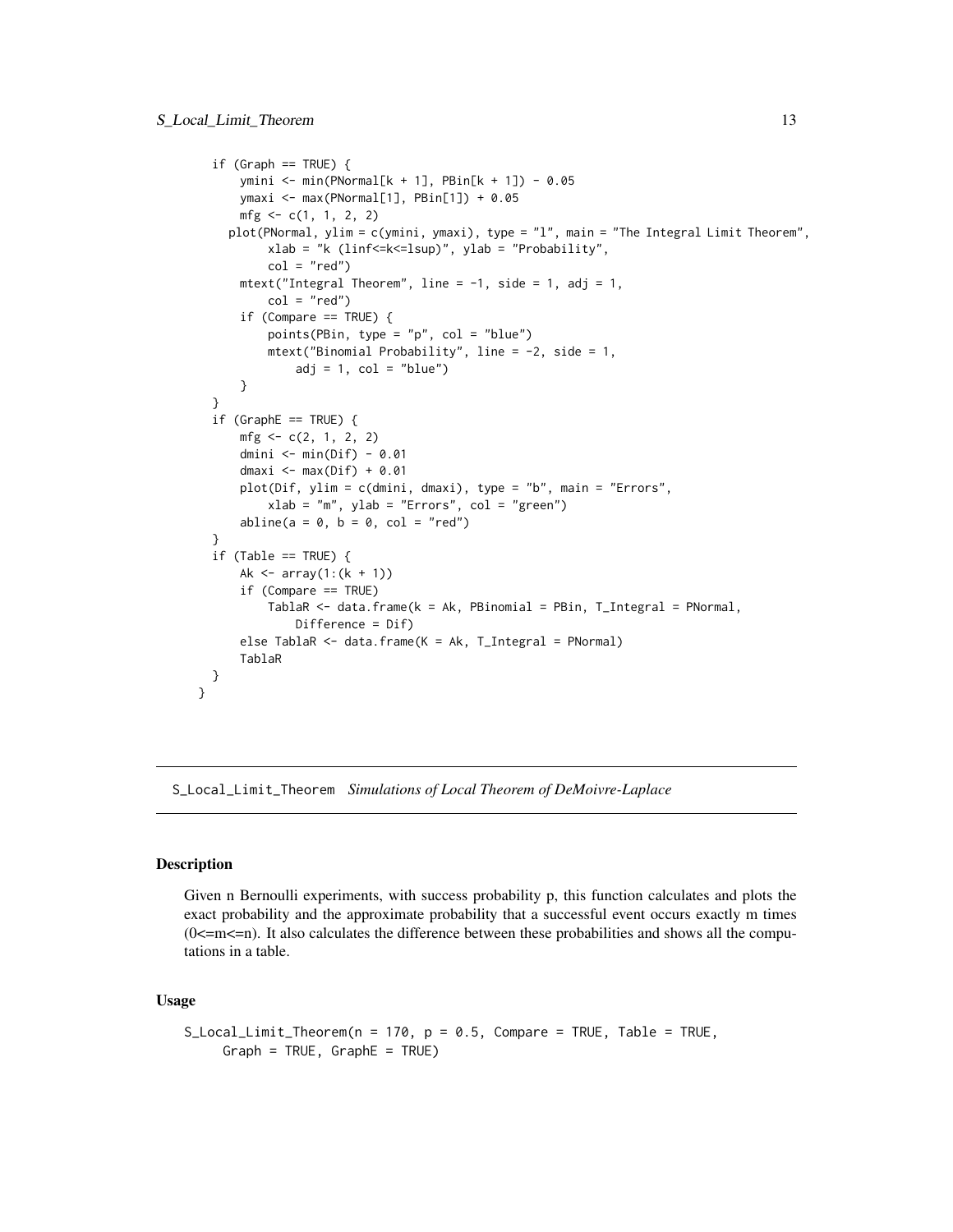#### Arguments

| n       | An integer value representing the number of repetitions of the experiment.                                                                                                                         |
|---------|----------------------------------------------------------------------------------------------------------------------------------------------------------------------------------------------------|
| p       | A real value with the probability that a successful event will happen in any single<br>Bernoulli experiment (called the probability of success).                                                   |
| Compare | A logical value, if TRUE the function calculates both the exact probability and<br>the approximate probability that a successful event occurs exactly m times and<br>compares these probabilities. |
| Table   | A logical value, if TRUE the function shows a table with the carried out compu-<br>tations.                                                                                                        |
| Graph   | A logical value, if TRUE the function plots both the exact probability and the<br>approximate probability that a successful event occurs exactly m times.                                          |
| GraphE  | A logical value, if TRUE the function shows the graphic of the errors in the<br>approximation.                                                                                                     |

## Details

Bernoulli experiments are sequences of events, in which successive experiments are independent and at each experiment the probability of appearance of a "successful" event (p) remains constant. The value of n must be high and the value of p must be small.

## Value

A graph and/or a table.

#### Note

Department of Mathematics. University of Oriente. Cuba.

#### Author(s)

Larisa Zamora and Jorge Diaz

## References

Gnedenko, B. V. (1978). The Theory of Probability. Mir Publishers. Moscow.

## See Also

Integral\_Theorem, Local\_Theorem.

```
S_Local_Limit_Theorem(n = 170, p = 0.5, Compare = TRUE, Table = TRUE, Graph = TRUE,
     GraphE = TRUE)
## The function is currently defined as
function (n = 170, p = 0.5, Compare = TRUE, Table = TRUE, Graph = TRUE, GraphE = TRUE)
  { layout(matrix(1))
```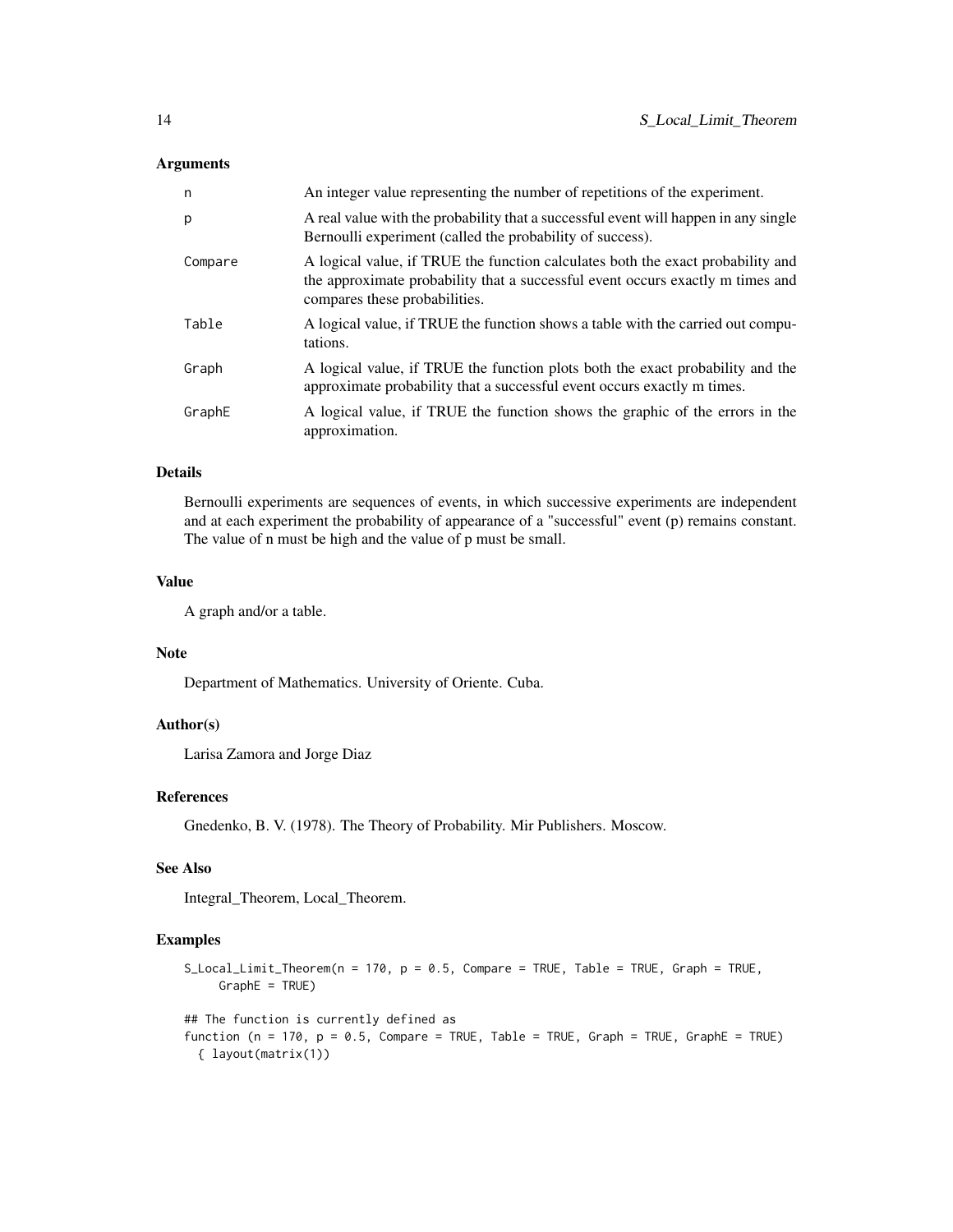```
m \leftarrow array(0:n)x \leftarrow numeric()
 PNormal <- numeric()
  a \leftarrow n * pb \le sqrt(a * (1 - p))
  for (mi in 1:(n + 1)) {
      x[\text{mi}] <- (mi - 1 - a)/b
      PNormal[mi] <- dnorm(x[mi], 0, 1)/b
  }
  if (Compare == TRUE) {
      PBin <- numeric()
      for (mi in 1:(n + 1)) PBin[mi] <- dbinom(mi - 1, n, p)
      Dif <- abs(PBin - PNormal)
  }
  if (Graph == TRUE & GraphE == TRUE) {
      layout(maxrix(c(1, 1, 2, 2), 2, 2, byrow = TRUE))}
  if (Graph == TRUE) {
      mfg \leftarrow c(1, 1, 2, 2)plot(PNormal, type = "p", main = "The Local Limit Theorem",
          xlab = "m", ylab = "Probability", col = "red")mtext("Local Theorem", line = -1, side = 3, adj = 1,
          col = "red")if (Compare == TRUE) {
          points(PBin, type = "p", col = "blue")
          mtext("Binomial Probability", line = -2, side = 3,
              adj = 1, col = "blue")}
  }
  if (GraphE == TRUE) { }mfg \leftarrow c(2, 1, 2, 2)dmini <- min(Dif) - 0.01
      dmaxi \leq max(Dif) + 0.01
      plot(Dif, ylim = c(dmini, dmaxi), type = "b", main = "Errors",
          xlab = "m", ylab = "Errors", col = "green")abline(a = 0, b = 0, col = "red")}
  if (Table == TRUE) {
      if (Compare == TRUE)
          TablaR \leq data.frame(m = m, x = x, PBinomial = PBin,
              TLocal = PNormal, Difference = Dif)
      else TablaR \le data.frame(m = m, x = x, TLocal = PNormal)
      TablaR
 }
}
```
S\_Poisson\_Theorem *Simulations of Poisson Theorem*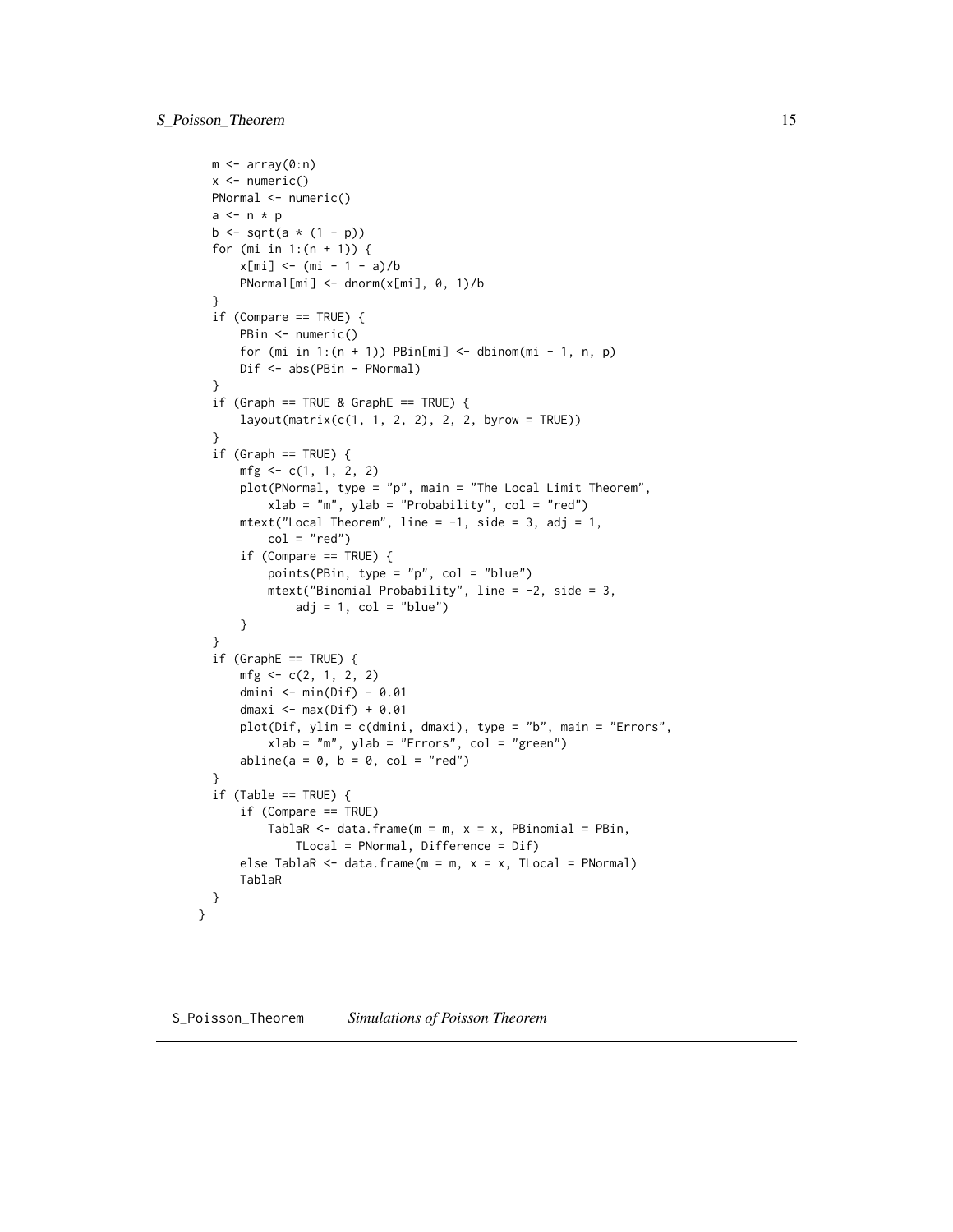## Description

Given n Bernoulli experiments, with success probability p, this function calculates and plots the exact probability and the approximate probability that a successful event occurs exactly m times  $(0 \le m \le n)$ . It also calculates the difference between theses probabilities and shows all the computations in a table.

#### Usage

```
S_Poisson_Theorem(n = 2000, p = 0.002, Compare = TRUE, Table = TRUE,
     Graph = TRUE, GraphE = FALSE)
```
#### Arguments

| n       | An integer value representing the number of repetitions of the Bernoulli experi-<br>ment.                                                                                                                                                        |
|---------|--------------------------------------------------------------------------------------------------------------------------------------------------------------------------------------------------------------------------------------------------|
| p       | A real value with the probability that a successful event will happen in any single<br>Bernoulli experiment (called the probability of success)                                                                                                  |
| Compare | A logical value, if TRUE the function calculates both the exact probability and<br>the approximate probability that a successful event occurs exactly m times and<br>compares these probabilities.                                               |
| Table   | A logical value, if TRUE the function shows a table with the carried out compu-<br>tations.                                                                                                                                                      |
| Graph   | A logical value, if TRUE the function plots both the exact probability and the<br>approximate probability that a successful event occurs exactly m times.                                                                                        |
| GraphE  | A logical value, if TRUE, the function shows the graphics corresponding to the<br>differences between the probabilities using the Binomial approach and Poisson<br>theorem, and the probabilities using the Binomial approach and Local theorem. |

#### Details

Bernoulli experiments are sequences of events, in which successive experiments are independent and at each experiment the probability of appearance of a "successful" event (p) remains constant. The value of n must be high and the value of p must be very small.

## Value

```
A graph and/or a table.
```
#### Note

Department of Mathematics. University of Oriente. Cuba.

## Author(s)

Larisa Zamora and Jorge Diaz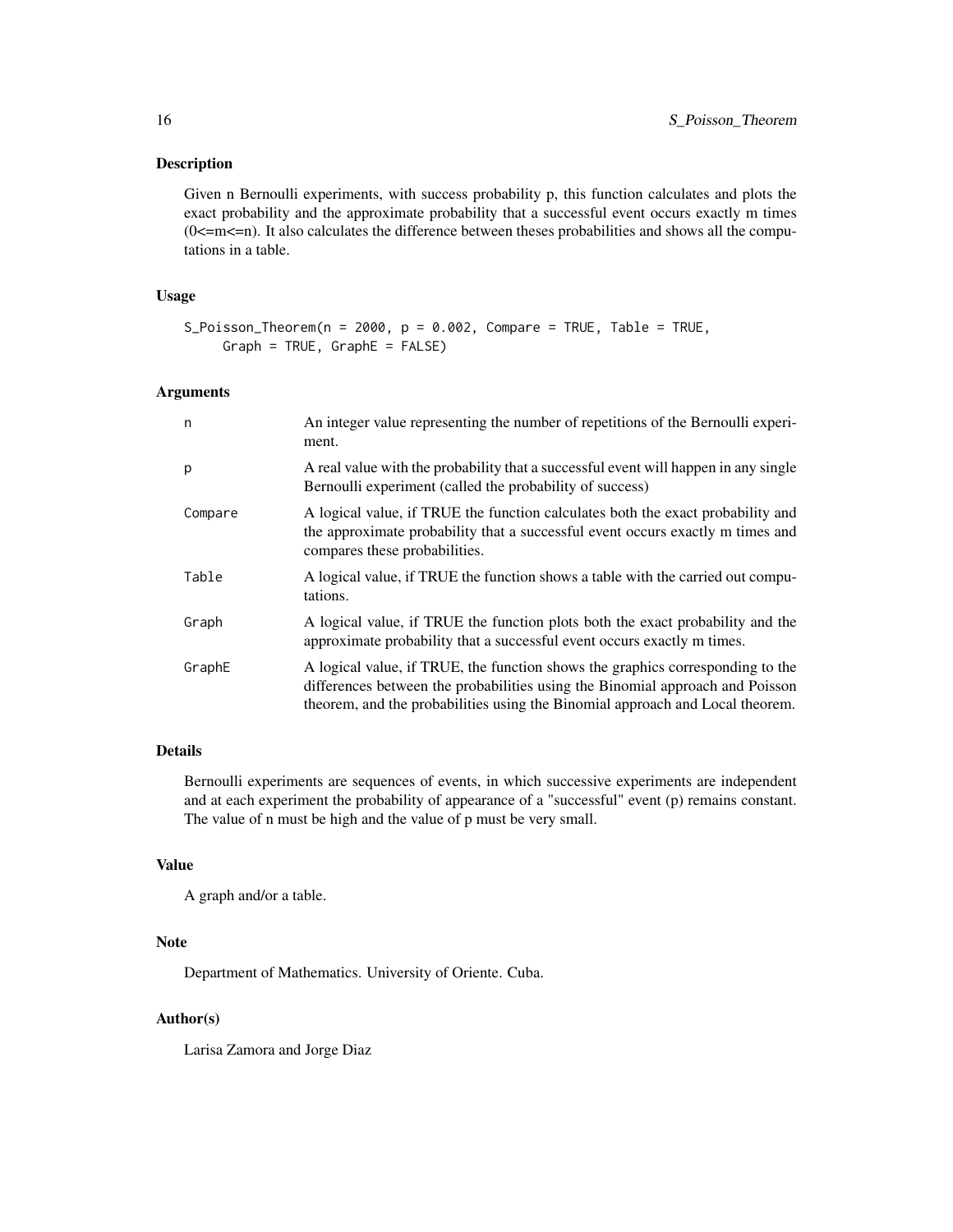#### References

Gnedenko, B. V. (1978). The Theory of Probability. Mir Publishers. Moscow.

## See Also

Integral\_Theorem, Local\_Theorem.

```
S_Poisson_Theorem(n = 169, p = 0.002, Compare = TRUE, Table = TRUE, Graph = TRUE,
    GraphE = TRUE)
## The function is currently defined as
function (n = 2000, p = 0.002, Compare = TRUE, Table = TRUE,
    Graph = TRUE, GraphE = FALSE){ layout(matrix(1))
   m \leftarrow \text{array}(0:n)PPoisson <- numeric()
   a \leq -n * pfor (mi in 1:(n + 1)) PPoisson[mi] <- dpois(mi - 1, a)
    if (Compare == TRUE) {
        PBin <- numeric()
        x \le- numeric()
        PNormal <- numeric()
        Dif1 <- numeric()
        Dif2 <- numeric()
        b <- sqrt(a * (1 - p))
        for (mi in 1:(n + 1)) {
            x[\text{mi}] <- (mi - 1 - a)/b
            PBin[mi] < - dbinom(mi - 1, n, p)
            PNormal[mi] <- dnorm(x[mi], 0, 1)/b
        }
        Dif1 <- abs(PBin - PPoisson)
        Dif2 <- abs(PBin - PNormal)
    }
    if (Graph == TRUE & GraphE == TRUE) {
        layout(maxrix(c(1, 1, 2, 2), 2, 2, byrow = TRUE))}
    if (Graph == TRUE) {
        mfg \leq -c(1, 1, 2, 2)11 \leftarrow length(which(Dif1 > 5e-07))
        plot(PPoisson[1:ll], type = "b", main = "The Poisson Theorem",
            xlab = "m", ylab = "Probability", col = "red")mtext("Poisson Theorem", line = -1, side = 3, adj = 1,
            col = "red")if (Compare == TRUE) {
            points(PBin[1:11], type = "b", col = "green")points(PNormal[1:11], type = "b", col = "blue")mtext("Local Theorem", line = -2, side = 3, adj = 1,
                col = "blue")mtext("Binomial Probability", line = -3, side = 3,
                adj = 1, col = "green")}
```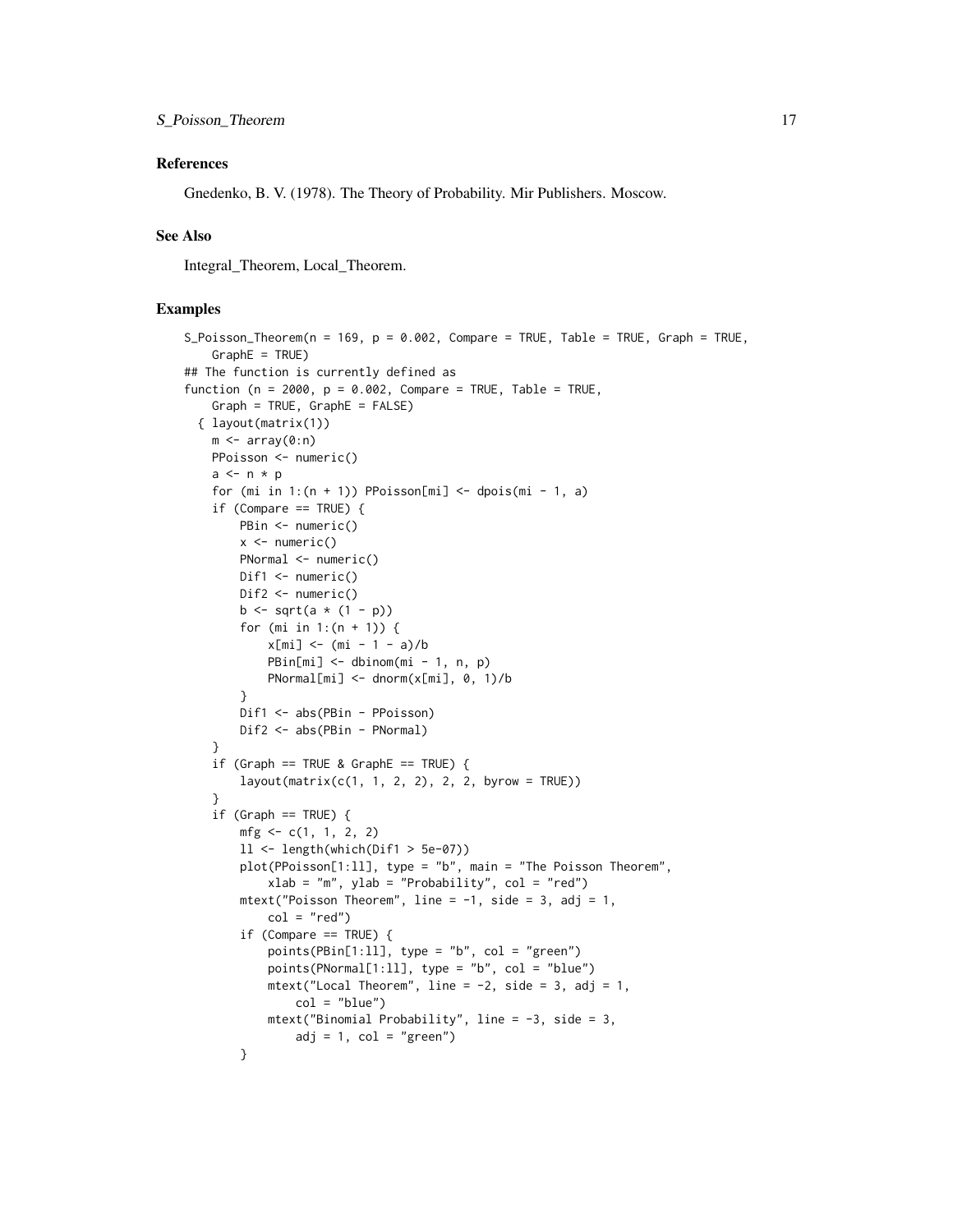```
}
  if (GraphE == TRUE) {
     mfg \leftarrow c(2, 1, 2, 2)ll <- length(which(Dif1 > 5e-07))
     plot(Dif2[1:11], type = "b", main = "Errors", xlab = "m",ylab = "Differences", col = "red")
     mtext("Binomial-Poisson", line = -1, side = 3, adj = 1,
          col = "red")points(Dif1[1:ll], type = "b", col = "green")
     mtext("Binomial-Local Theorem", line = -2, side = 3,
          adj = 1, col = "green")}
  if (Table == TRUE) {
      if (Compare == TRUE)
          TablaR \leq data.frame(m = m, x = x, PBinomial = PBin,
              TPoisson = PPoisson, Difference1 = Dif1, TLocal = PNormal,
              Difference2 = Dif2)
      else TablaR <- data.frame(m = m, TPoisson = PPoisson)
      TablaR
 }
}
```